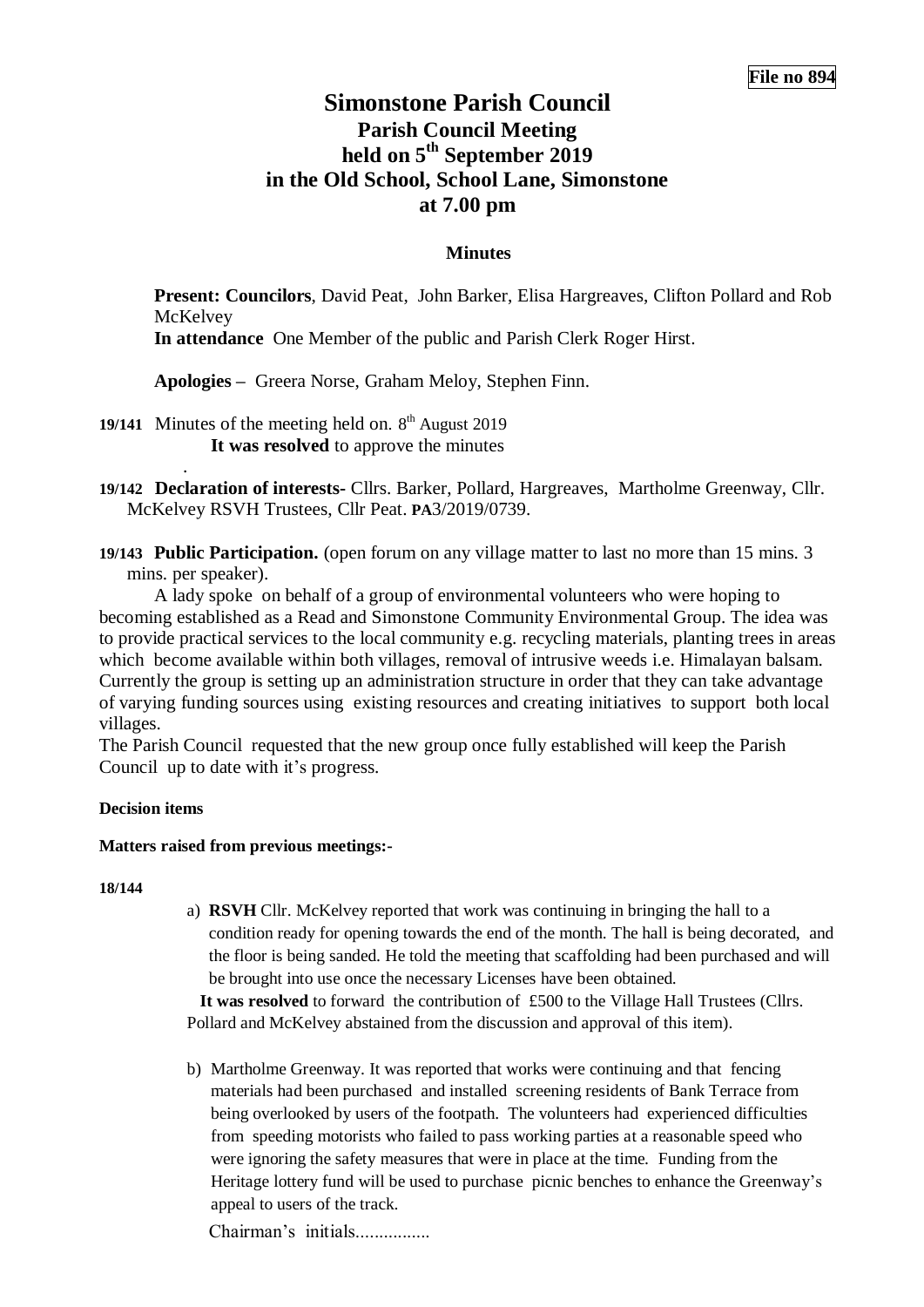Read Parish Council had approved a proposal that the track be diverted to pass near the site of the historical former coal mine water wheel "Constant Mary".

- c) **The Clerk** has reported that he had requested that Parish Council Websites be discussed at the next Ribble Valley Parish Council Liaison Meeting . **It was resolved to note the report**
- **18/145Bus Shelters.** The Clerk reported that RVBC has responded to last month's report and that the responsible officer will consider options once he has inspected the sites and will replace the worst bus shelter if required and if funds are available. The Clerk reported that the Ribble Valley officer would be considering the financial options **It was resolved to note the report.**

#### **18/146Lost footpaths**

- a) Councillor Pollard asked if the council would agree to a request that the footpath from Law Farm on Trapp Lane to Lower Trapp farm on Whins Lane could be included in the definitive map as a lost footpath. This path is shown on O.S. pathfinder 680 (SD 68/73) map published in the late 1980's. It was agreed to do this and also to ask that the footpath from the A6068 Padiham by-pass to Simonstone Lane shown on MARIO maps should be included in the request for inclusion. **It was resolved** that the Clerk report the paths to the County Highways Office for them to be granted Public Rights of Way Status.
- b) Air quality Monitoring.

Due to the increased levels of traffic congestion, it was agree that a request be made for monitoring of the air quality on the A671 and A678. The matter would be raised at the next PC Liaison meeting. **It was resolved** that Ribble Valley Health Department be requested to monitor both roads to ascertain if the pollution levels are within the safe levels.

**18/147 Land adjoining Buckshaw Terrace.** Councillor Pollard reported that some vehicles had been removed. Members discussed the state of the site and there was still work needing to be done to get the area into a acceptable state.

**It was resolved** that the condition of the land be brought to the attention of the RV Health department.

- **18/148 Parish Benches. T**he Lengthsman has been requested to clean and treat the benches and to cut back the vegetation at the entrance of the Harewood Ave play area.
- **18/149Highways reports** Missing Grid top- Harewood Ave Reported to LCC by Phone 24/8/19. GH. ref 19339. It was also reported that a grid top was missing on Furness Ave. On inspection following the meeting the latter top had been replaced. **It was resolved** to note the report.
- **19/150 School Liaison meeting. T**he Head teacher has been contacted and a response has yet to be received. **It was resolved to note the report**
- **19/151 Christmas time preparations**. The meal and the entertainment is booked for the 7<sup>th</sup> December and the invitations will be distributed in early November. Christmas tree installation is on Saturday  $30<sup>th</sup>$ November and the Light Switch is on Monday  $2<sup>nd</sup>$  December. Final arrangements have yet to be confirmed.

**It was resolved** that the Clerk make the necessary arrangements.

**19/152 Meeting of Read Parish Council.** Councilors Barker and Hargreaves reported that the Christmas Party had been discussed and further discussions would take place in the new year with a view to holding a joint event in 2020 in the village hall. It was also reported that the car Park adjacent to the Read and Simonstone Play area is in need of improvement and the Parish Council was considering improvement to the road to the play area along the approaches to the car park.

Chairman's initials................